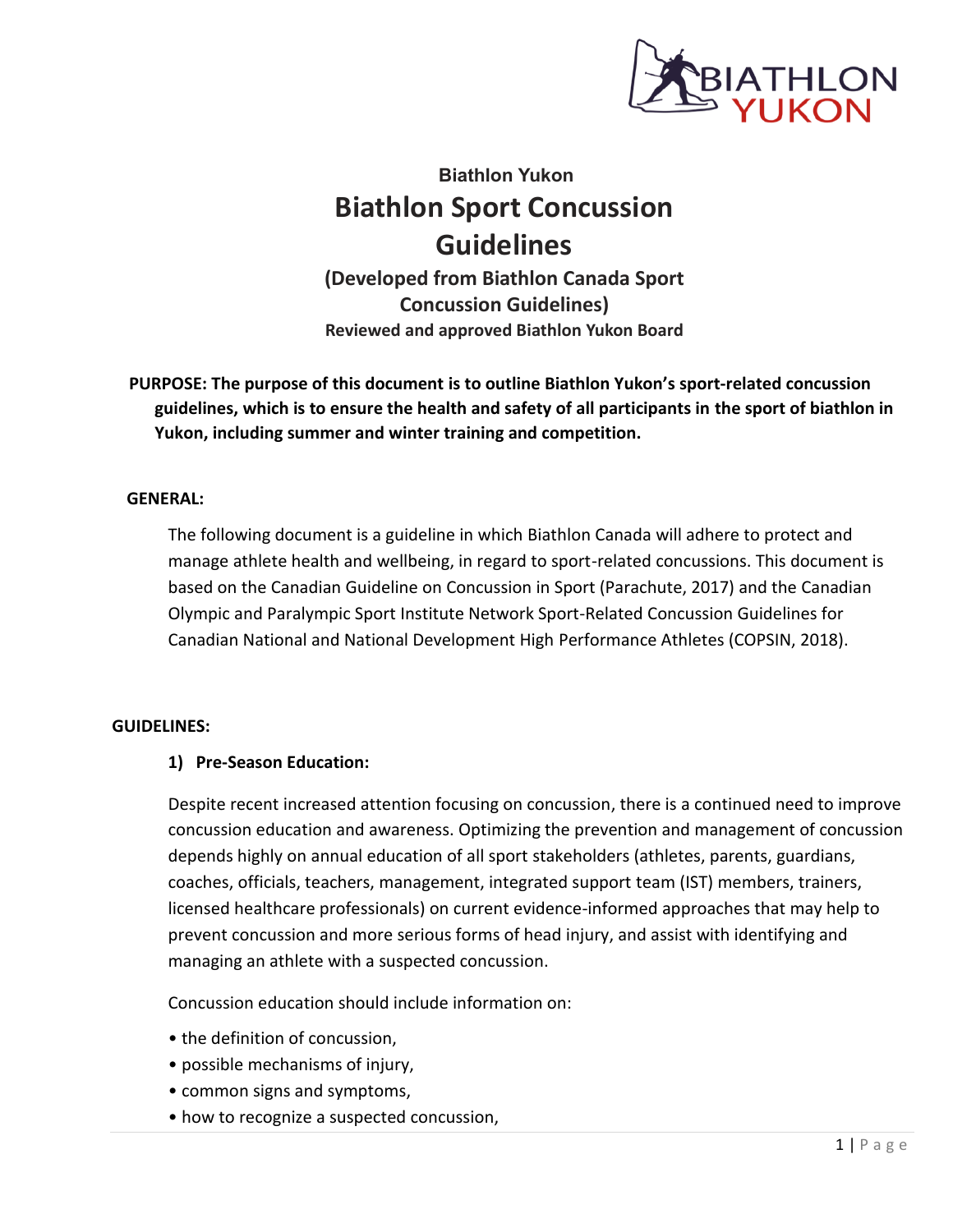- what to do when an athlete has suffered a suspected concussion or more serious head injury,
- what measures should be taken to ensure proper medical assessment,
- steps that can be taken to prevent concussions and other injuries from occurring in sport,
- Return-to-School and Return-to-Sport Strategies, and
- return to unrestricted training and competition medical clearance requirements.

**WHO:** Athletes, parents, coaches, officials, teachers, management, integrated support team, members, trainers, and licenced healthcare professionals

**HOW:** Pre-season Concussion Education Sheet (attached to this document)

# **2) Head Injury Recognition**

Recognition, diagnosis and timely clinical assessment of suspected concussions may help facilitate earlier recovery, reduce the risk of early complications and avoid further head and musculoskeletal injuries. Although the formal diagnosis of concussion should be made following a medical assessment by a physician, all sport stakeholders including athletes, parents, coaches, teachers, management, integrated support team (IST) members, officials, and licensed healthcare professionals are responsible for the recognition and reporting of athletes who may demonstrate visual signs of a head injury or who report concussion-related symptoms. This is particularly important because many sport and recreation venues will not have immediate access to on-site licensed healthcare professionals.

A concussion should be suspected:

- in any athlete who sustains a significant impact to the head, face, neck, or body and demonstrates ANY of the visual signs of a suspected concussion or reports ANY symptoms of a suspected concussion as detailed in the Concussion Recognition Tool 5 (attached).
- if an athlete reports ANY concussion symptoms to one of their peers, parents, teachers, integrated support team members, or coaches or if anyone witnesses an athlete exhibiting any of the visual signs of concussion.

In some cases, an athlete may demonstrate signs or symptoms of a more severe head or spine injury including worsening headache, drowsiness or inability to be awakened, inability to recognize people or places, repeated vomiting, unusual behavior (confusion or irritable), seizures (arms and legs jerk uncontrollably), weakness or numbness in arms or legs, unsteadiness on their feet, or slurred speech. If an athlete demonstrates any of the 'Red Flags' indicated by the Concussion Recognition Tool 5 (attached), a more severe head or spine injury should be suspected, a more severe head or spine injury should be suspected, and urgent Emergency Department Medical Assessment should be pursued.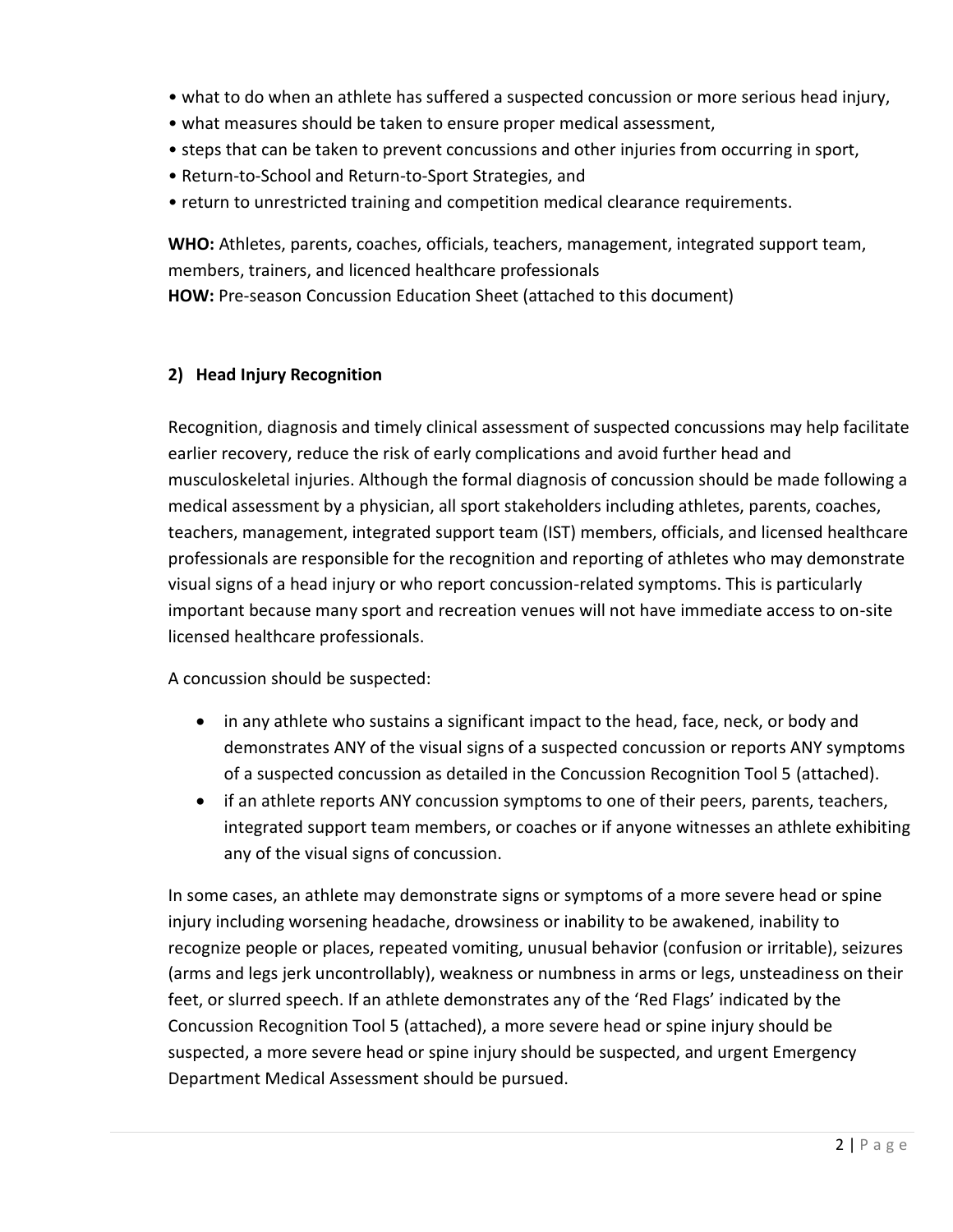**WHO**: Athletes, parents, coaches, officials, teachers, management, integrated support team members, trainers, and licensed healthcare professionals **HOW**: Concussion Recognition Tool 5 (attached)

#### **3) Onsite Medical Assessment**

Depending on the suspected severity of the injury, an initial assessment may be completed by emergency medical professionals or by an on-site licensed healthcare professional (i.e., physician, physiotherapist, certified athletic therapist) where available. In cases where an athlete loses consciousness or it is suspected an athlete might have a more severe head or spine injury, an ambulance must be called immediately to transfer the patient to the nearest emergency department for further medical assessment (see 3a below). If a more severe head / spine injury is not suspected, the athlete should be removed from the training or racing area and undergo Sideline Medical Assessment by a trained and experienced certified athletic therapist or physiotherapist, or a more comprehensive Medical Assessment by a medical doctor if present (see 3b below).

#### **3a) Emergency Medical Assessment**

If an athlete is suspected of sustaining a more severe head or spine injury during training or competition, an ambulance should be called immediately to transfer the patient to the nearest emergency department for further Medical Assessment. Coaches, parents, teachers, integrated support team members, trainers and officials should not make any effort to remove equipment or move the athlete until an ambulance has arrived and the athlete should not be left alone. After the emergency medical services staff has completed the Emergency Medical Assessment, the athlete should be transferred to the nearest hospital for a more comprehensive Medical Assessment. In the case of youth (under 18 years of age), the athlete's parents should be contacted immediately to inform them of the athlete's injury. For athletes over 18 years of age, their emergency contact person should be informed if one has been provided.

#### **WHO: Emergency medical professionals**

#### **3b) Sideline Medical Assessment**

If an athlete is suspected of sustaining a concussion and there is no concern for a more serious head or spine injury, the athlete should be immediately removed from the training or racing area.

#### **Scenario 1**: **If a licensed healthcare professional is present**

The athlete should be taken to a distraction-free environment when possible and undergo Sideline Medical Assessment using the Sport Concussion Assessment Tool 5 (SCAT 5) see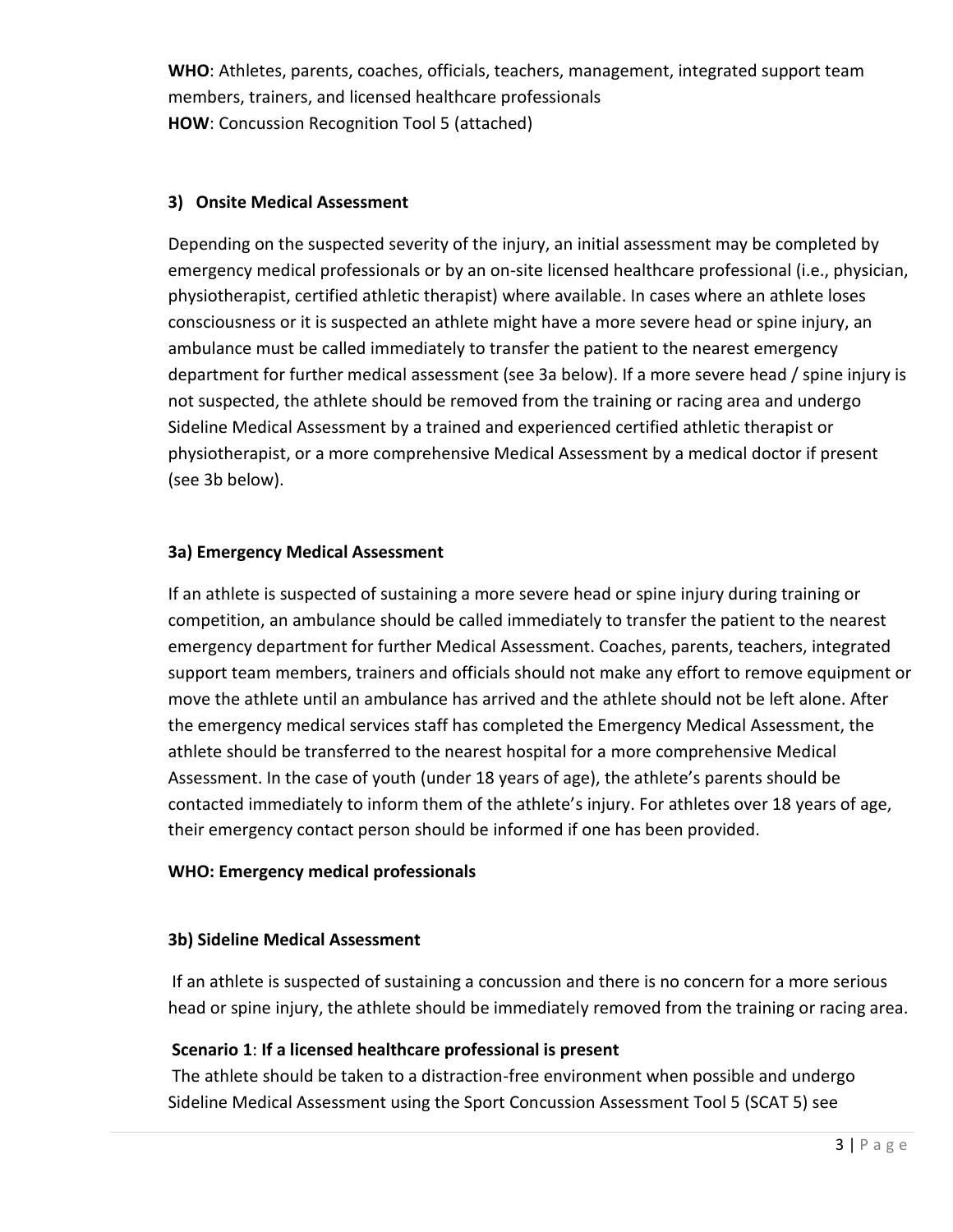attached.

The SCAT 5 is a clinical tool that should only be used by a licensed healthcare professional that has experience using these tools. It is important to note that the results of SCAT 5 testing can be normal in the setting of acute concussion. As such, this tool can be used by licensed healthcare professionals to document initial neurological status but should not be used to make sideline return-to-sport decisions in youth athletes. Any youth athlete who is suspected of having sustained a concussion must not return to competition or practice and must be referred for comprehensive Medical Assessment by a physician.

If a youth athlete is removed from play following a significant impact and has undergone assessment by an experienced licensed healthcare professional (certified athletic therapist, physiotherapist, medical doctor), but there are NO visual signs of a concussion and the athlete reports NO concussion symptoms then the athlete can be returned to play but should be monitored for delayed symptoms with serial re-evaluations for up to 48 hours because of the possibility of delayed symptom onset.

In the case of athletes aged 18 years and older an experienced certified athletic therapist, physiotherapist or medical doctor providing medical coverage for the sporting event may make the determination that a concussion has not occurred based on the results of the multi-faceted Sideline Medical Assessment. In these cases, the athlete may be returned to training without a Medical Clearance Letter but this should be clearly communicated to the coaching staff. Athletes that have been cleared to return to training should be monitored for delayed symptoms. If the athlete develops any delayed symptoms the athlete must be removed from training or competition and undergo assessment by a medical doctor.

**Scenario 2: If there is no licensed healthcare professional present** The athlete should be referred immediately for medical assessment by a medical doctor, and the athlete must not return to training until receiving medical clearance.

**WHO:** certified athletic therapist, physiotherapist, medical doctor **HOW:** Sport Concussion Assessment Tool 5 (SCAT5), Child Sport Concussion Assessment Tool 5 (Child SCATS)

## **4) Medical Assessment**

A comprehensive medical assessment (clinical history, physical examination and evidence-based use of adjunctive tests) is required for diagnosis of all athletes with suspected concussion, and to rule out more serious forms of traumatic brain and spine injuries. Licensed health care professionals qualified to diagnose a suspected concussion include physicians from the following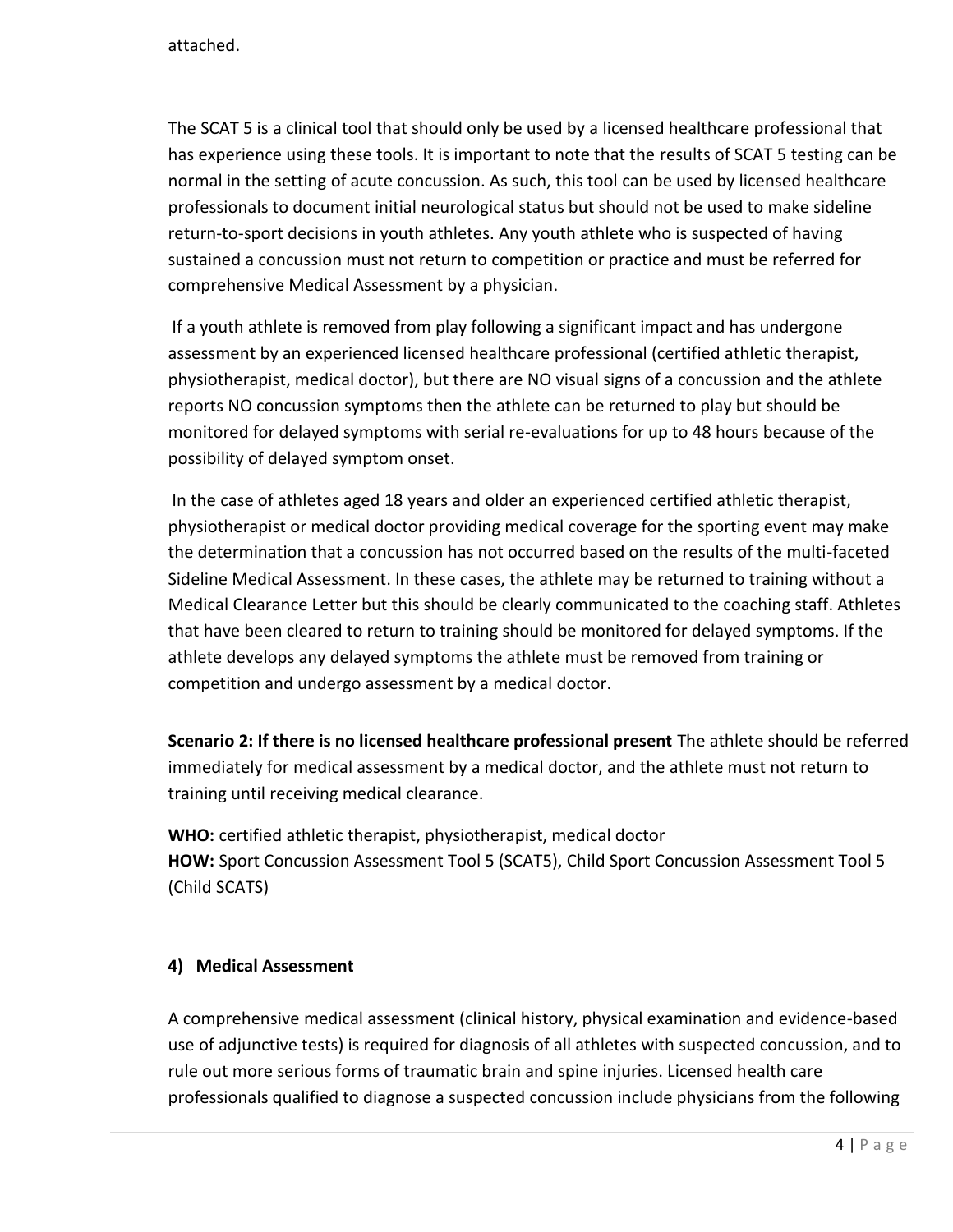specialties: pediatrics, family medicine, sports medicine, emergency medicine, physiatry, neurology, and neurosurgery. In geographic regions of Canada with limited access to medical doctors (i.e., rural or northern communities), a licensed healthcare professional (i.e., nurse, nurse practitioner) with pre-arranged access to a medical doctor can facilitate this role. The comprehensive medical assessment is responsible for determining whether the athlete has been diagnosed with a concussion or not. Athletes with a diagnosed concussion should be provided with a Medical Assessment Letter indicating a concussion has been diagnosed. Athletes that are determined to have not sustained a concussion must be provided with a Medical Assessment Letter indicating a concussion has not been diagnosed and the athlete can return to school, work and sports activities without restriction.

**WHO:** Medical doctor, nurse practitioner **HOW:** Medical Assessment Letter

#### **5) Concussion Management**

When an athlete has been diagnosed with a concussion, it is important that the athlete's parent/legal guardian is informed if the athlete is < 18 years of age, and emergency contact person if 18 years or older. All athletes diagnosed with a concussion must be provided with a standardized Medical Assessment Letter that notifies the athlete and their parents/legal guardians/emergency contact that they have been diagnosed with a concussion and may not return to any activities with a risk of concussion until medically cleared to do so by a medical doctor. Because the Medical Assessment Letter contains personal health information, it is the responsibility of the athlete or their parent/legal guardian to provide this documentation to the athlete's coaches, teachers, or employers. It is also important for the athlete to provide this information to sport organization officials that are responsible for injury reporting and concussion surveillance where applicable.

Athletes diagnosed with a concussion should be provided with education about the signs and symptoms of concussion, strategies about how to manage their symptoms, the risks of returning to sport without medical clearance and recommendations regarding a gradual return to school and sport activities. Athletes diagnosed with a concussion are to be managed according to their Return-to-School and Sport-Specific Return-to-Sport Strategy under the supervision of a medical doctor (or nurse practitioner if no medical doctor available). When available, athletes and their coaches should be encouraged to work with their certified athletic therapist or physiotherapist to optimize progression through their Sport-Specific Return-to-Sport Strategy. Once the athlete has completed their Return-to-School and Sport-Specific Return-to-Sport Strategy and are deemed to be clinically recovered from their concussion, a medical doctor must issue a Medical Clearance Letter to return to unrestricted training / competition.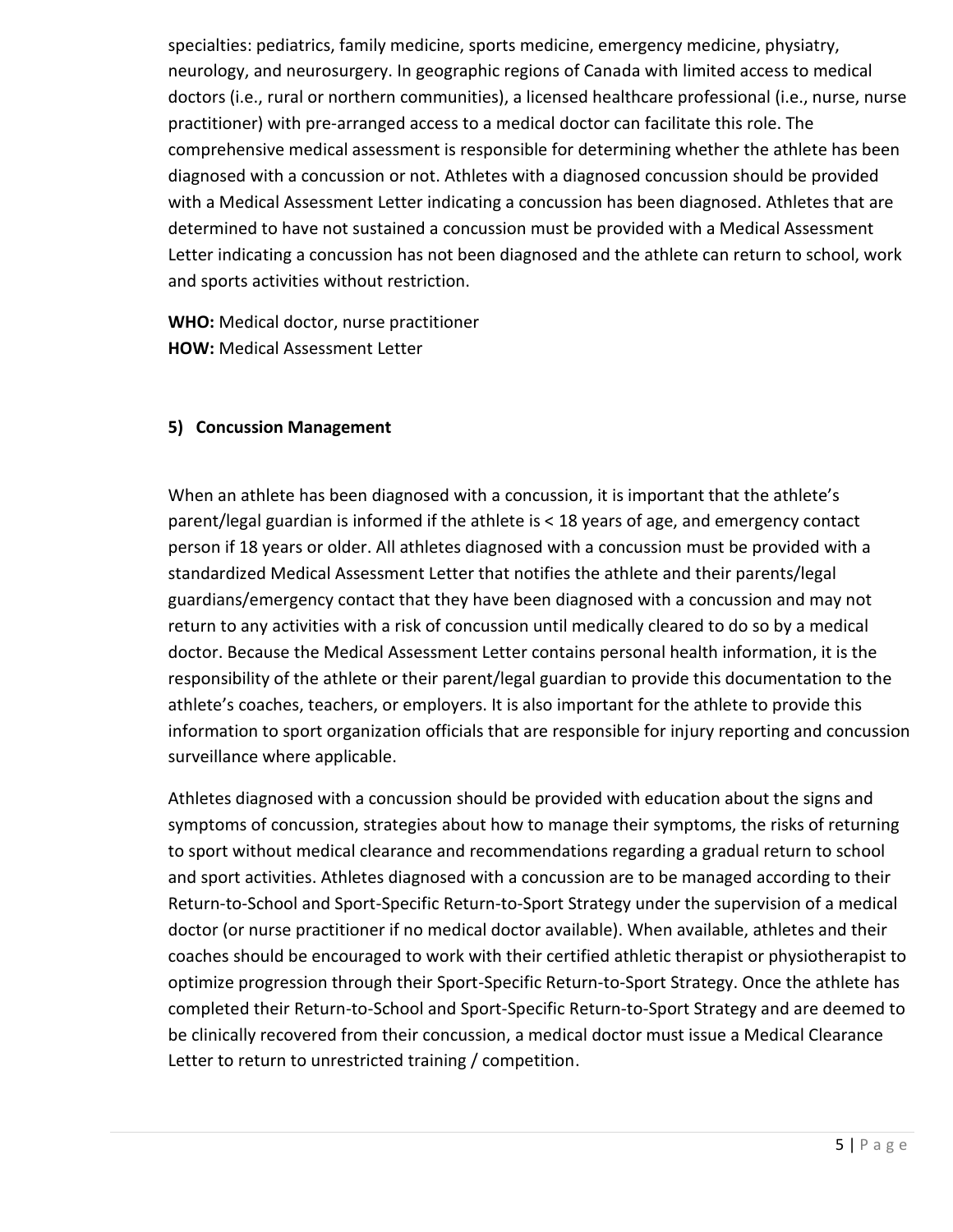The stepwise progressions for Return-to-School and Return-to-Sport Strategies are outlined below. For student athletes, return to school must precede return to sport participation.

#### *Biathlon-Specific Return-to-Sport Strategy*

The following is an outline of the Return-to-Sport Strategy that should be used to help athletes, coaches, integrated support team members, trainers, and medical professionals to partner in allowing the athlete to make a gradual return to sport activities. An initial period of 24-48 hours of rest is recommended before starting the *Biathlon-Specific Return-to-Sport Strategy.* The athlete should spend a minimum duration of 24 hours without symptom increases at each stage before progressing to the next one. If the athlete experiences new symptoms or worsening symptoms at any stage, they should go back to the previous stage after 24 hours and their symptom flare has subsided. It is important that youth and adult student-athletes return to full-time school activities before progressing to stage 5 and 6 of the *Biathlon-Specific Return-to-Sport Strategy***. It is also important that all athletes provide their coach with a Medical Clearance Letter from a medical doctor prior to returning to any contact sport activities.**

| <b>Stage</b><br>1 | <b>Description</b><br>Symptom-limited activity  | <b>Activity</b><br>Daily activities that do not<br>provoke symptoms. No<br>dry-firing or shooting.                                        | Goal of each stage<br>Re-introduce daily<br>activities.                                                       |
|-------------------|-------------------------------------------------|-------------------------------------------------------------------------------------------------------------------------------------------|---------------------------------------------------------------------------------------------------------------|
| $\mathbf{2}$      | Limited to sub aerobic<br>training (Low zone 1) | Walking or stationary<br>cycling at slow to medium<br>pace. No resistance<br>training. Introduce dry-<br>firing. No shooting.             | Increase heart rate and<br>add movement                                                                       |
| 3                 | Training up to aerobic<br>threshold (Zone 1)    | Running, cross-country<br>skiing, roller-skiing.<br>Reintroduce shooting - no<br>combo. Start to build<br>volume and monitor<br>symptoms. | Increase training volume<br>and static shooting<br>(noise/focus)                                              |
| 4                 | Training up to anaerobic<br>threshold (Zone 3)  | Reintroduce combo<br>training at zone 1-3. May<br>start progressive<br>resistance training.                                               | Exercise, coordination and<br>increased thinking with<br>added intensity                                      |
| 5                 | Training above anaerobic<br>threshold (Zone 4)  | Hard interval<br>reintroduction. Combo<br>shooting zone 1-4.<br>Continue progressive<br>resistance training.                              | Exercise, coordination and<br>increased thinking with<br>added high intensity.                                |
| 6                 | Full training-reintroduce<br>competition        | Following medical<br>clearance, participate in all<br>training and competition<br>training activities                                     | Restore confidence. Full<br>integration into daily<br>training environment,<br>monitored by coaching<br>staff |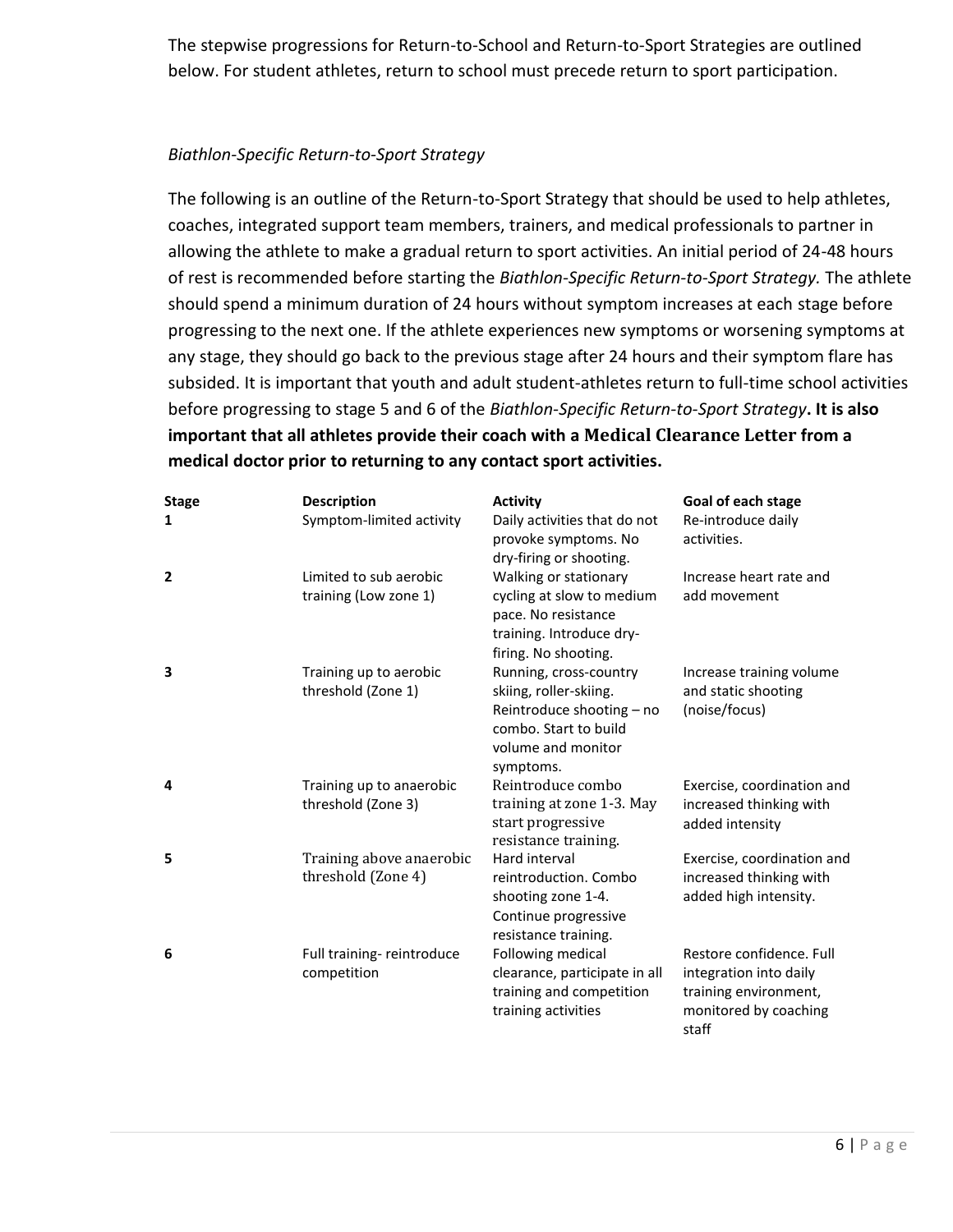## **6. Multidisciplinary Concussion Care**

Most athletes who sustain a concussion while participating in sport will make a complete recovery and be able to return to full school and sport activities within 1-4 weeks of injury. However, approximately 15-30% of individuals may experience symptoms that persist beyond this time frame. If available, individuals who experience persistent post-concussion symptoms (>4 weeks for athletes < 18 years, >2 weeks for adult athletes) may benefit from referral to a medically supervised multidisciplinary concussion clinic that has access to professionals experienced with sport-related concussion assessment and management, that may include experts in sport medicine, psychology, neuropsychology, physiotherapy, vestibular therapy, neuro-optometry / ophthalmology, physiatry, neurology, or neurosurgery.

Referral to a multidisciplinary clinic for assessment should be made on an individualized basis at the discretion of an athlete's medical doctor. If access to a multidisciplinary concussion clinic is not available, a referral to a medical doctor with clinical experience in sport-related concussion (e.g., sport medicine physician, neurologist, or rehabilitation medicine physician) should be considered for the purpose of developing an individualized treatment plan targeted to specific medical, physical and psychosocial factors identified from multi-modal assessments.

**Who**: Multidisciplinary medical team, including a medical doctor with clinical experience in sport-related concussion (e.g., sports medicine physician, neurologist, or rehabilitation medicine physician), licensed healthcare professionals

# **7. Return to Sport**

 Athletes who have been determined to have not sustained a concussion and those that have been diagnosed with a concussion and have successfully completed their *Return-to-School and Biathlon-Specific Return-to-Sport Strategy* can be considered for return to full unrestricted sports activities. The final decision to medically clear an athlete to return to full activity should be based on the clinical judgment of the medical doctor taking into account the athlete's past medical history, clinical history, physical examination findings and the results of other tests and clinical consultations where indicated (e.g., neuropsychological testing, multi-modal clinical assessments, diagnostic imaging). Prior to returning to full-time training, each athlete that has been diagnosed with a concussion must provide their coach with a standardized *Medical Clearance Letter* that specifies that a medical doctor has personally evaluated the patient and has cleared the athlete to return to unrestricted sport. In geographic regions of Canada with limited access to medical doctors (i.e., rural or northern communities), a licensed healthcare professional (such as a nurse or nurse practitioner) with prearranged access to a medical doctor can provide such documentation. A copy of the *Medical Clearance Letter* should also be submitted to sport organization officials (i.e., Canadian Sport Institute or Centre) that have injury reporting and surveillance programs where applicable.